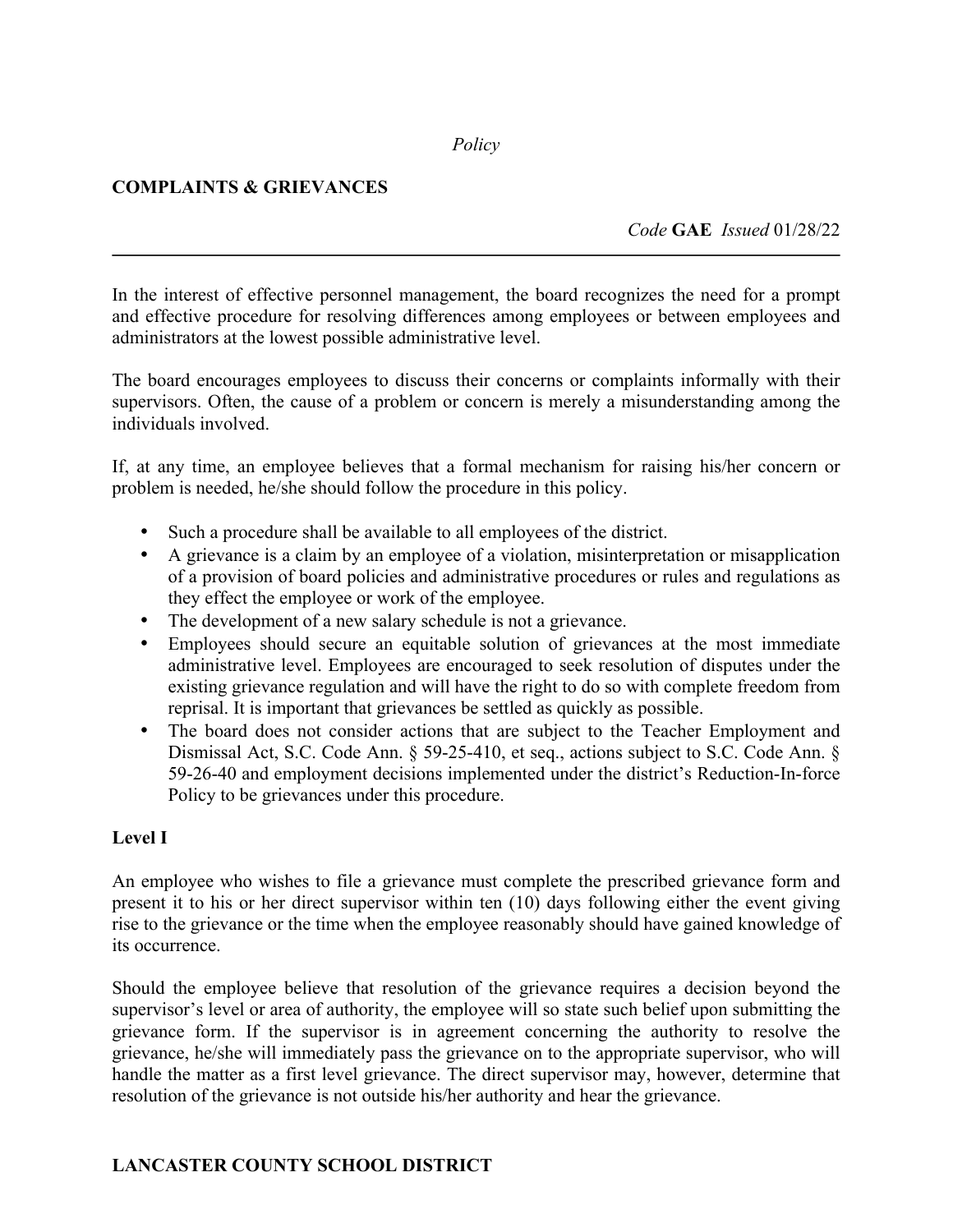## **PAGE 2 – GAE – COMPLAINTS & GRIEVANCES**

The appropriate supervisor will arrange a meeting with the employee within 10 days of receipt of the grievance, provide the employee with a written response to the grievance within 10 days after the meeting and include in the response the name of the next level supervisor to whom the grievance may be appealed, provided such appeal is presented in writing within 10 days.

### **Level II**

The grievance may be appealed through each supervisory or administrative level to the superintendent. At each level, the procedure above will be followed. The original grievance and the supervisor's response will serve as the basis of the meeting. The employee and the supervisor at the preceding level may summarize the facts previously presented.

### **Level III**

If the decision of the supervisor does not resolve the grievance to the satisfaction of the employee or if no decision is made within the allotted time, the grievant may appeal in writing to the superintendent.

On appeal to the superintendent, the superintendent or his/her designee will arrange a meeting within 10 days of receipt of the grievance and will respond in writing to the employee within 10 days of his/her hearing of the grievance.

#### **Appeals to the board**

After following the above procedure, an employee may request a meeting with the board for the purpose of discussing the grievance which arose from his/her employment. The request must be made in writing to the superintendent within five (5) days of the superintendent's or his/her designee's response to the grievance.

Upon receiving the grievant's request to be heard by the board, the superintendent will, in advance of the next regularly scheduled board meeting, present to the board the request that the grievance be heard, together with copies of all correspondence and responses from the lower administrative levels.

The board will notify the employee of its decision (whether or not to meet with the grievant to discuss the grievance) within ten (10) days. Should the board decide to discuss the grievance with the grievant, said discussion will be informal and non-adversarial.

#### **General provisions**

- Reasonable adjustments to the timeframes set forth in this policy may be made at the request of either party, except that neither party will unreasonably refuse an extension or unreasonably delay the proceeding.
- The definition of "day" is any day on which the administrative office is open.

### **LANCASTER COUNTY SCHOOL DISTRICT**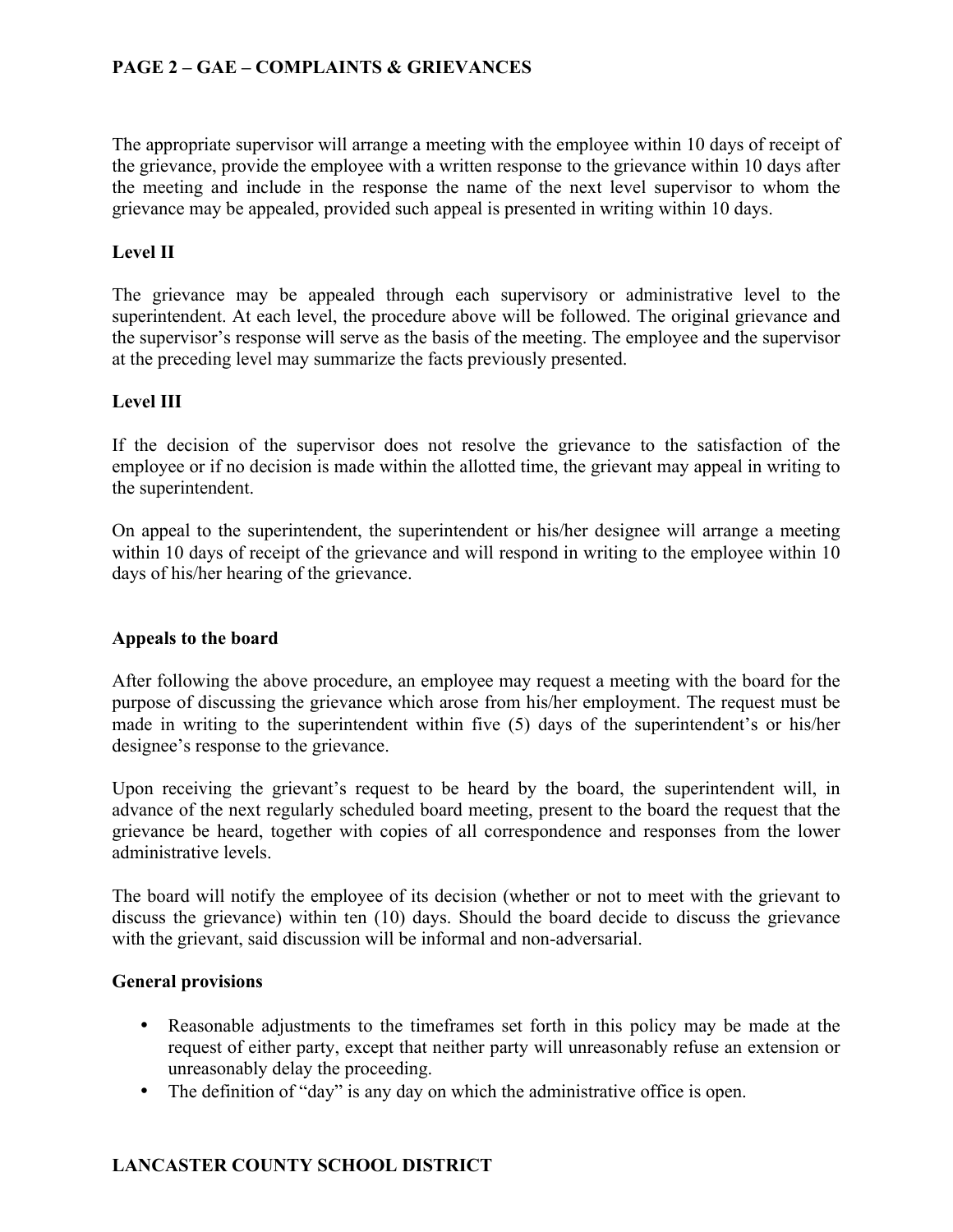# **PAGE 3 – GAE – COMPLAINTS & GRIEVANCES**

- No person shall be the object of administration reprisal, sanction or penalty of any kind for either activating or participating in the grievance procedure.
- Any hearing by the board will be private unless requested in writing by the grievant that it be public.

## **Title VI, VII, Title IX, Section 504 of Rehabilitation Act of 1973 and the Americans with Disabilities Act**

The grievance procedures set forth above are to be used to process employee complaints based on alleged violation of Titles VI and VII of the Civil Rights Act of 1964; Title IX of the Education Amendment Act of 1972; Section 504 of the Rehabilitation Act of 1973; and Titles I and II of the American with Disabilities Act of 1990 referred to as "civil rights grievances."

The above grievance procedure, however, will be modified for civil rights grievances as follows:

- After following the procedure outlined in levels I and II, if the response of successive supervisor or administrator levels below the superintendent do not resolve the grievance to the satisfaction of the employee or if no decision is made within a designated time, the grievant may appeal in writing to the District's Civil Rights Coordinator if the complaint involves an alleged violation of the Civil Rights or to the Coordinator of Special Services if the complaint involves an alleged violation of Section 504.
- If the grievant fails to appeal within five days of receipt of the written response, the right to appeal is waived.
- If an appeal is made to the Civil Rights Coordinator or the Section 504 Coordinator, an investigation, as may be appropriate, should be undertaken by individual.
	- ‑ Within 10 days following any investigation, the Civil Rights Coordinator or Section 504 Coordinator will conduct a hearing and afford all interested persons and their representatives, if any, an opportunity to submit evidence relevant to the complaint.
- The Civil Rights Coordinator or Section 504 Coordinator shall render a decision on the matter within 10 days after receipt of the grievance or if a hearing is conducted, within 10 days after the conclusion of the hearing.
	- ‑ The decision, and any description of the resolution shall be in writing, and a copy forwarded to the grievant.
	- ‑ After appeal to the Civil Rights Coordinator, the grievant may follow the procedures in accordance with the regular grievance policy.
- The right of an employee to a prompt and equitable resolution of any civil rights grievance shall not be impaired by the employee's pursuit of other remedies such as the filing of a complaint with the responsible federal department or agency

Adopted 7/20/04; Revised 01/28/22